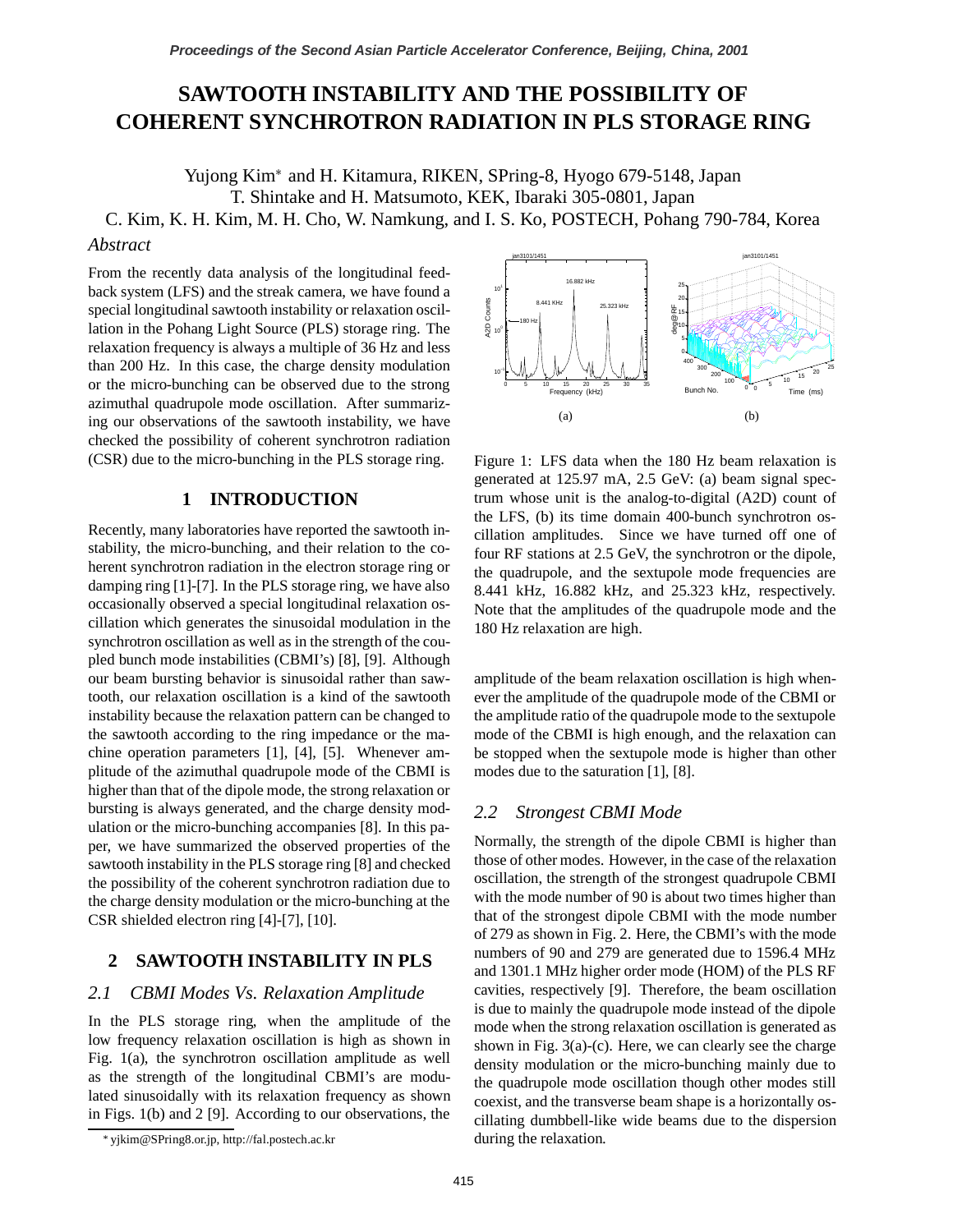

Figure 2: LFS data when the 180 Hz relaxation oscillation of Fig. 1 is generated: (a) time evolution of the quadrupole CBMI's, (b) time evolution of the dipole CBMI's.



Figure 3: Dual scan mode streak camera images of 400 bunch beam motion: (a) when the 36 Hz relaxation is generated at 200 mA, 2.04 GeV, (b) when the 72 Hz relaxation is generated at 220 mA, 2.04 GeV, (c) when the 180 Hz relaxation of Fig. 1 is generated, (d) when the 180 Hz relaxation oscillation of Fig. 1 is stopped by the temperature tuning at 121.39 mA, 2.5 GeV. The maximum time scales of the horizontal axes from (a) to (d) are 100 ns, 500  $\mu$ s, 500  $\mu$ s, and 500  $\mu$ s, respectively, and those of the vertical axes are all 500 ps.

### *2.3 Cure of Relaxation*

Since the HOM frequencies of the RF cavities can be shifted by changing the RF cavity temperatures, it is possible to control the strength of CBMI's by the cavity temperature tuning [2], [9]. In the PLS storage ring, the 180 Hz relaxation oscillation of Fig. 1 can be cured by decreasing the temperature of the fourth RF cavity by  $1^{\circ}$ C as shown in Figs. 3(d) and 4 [8], [9]. The amplitude of the 180 Hz relaxation is less than 0.1 A2D count, and the amplitude of the quadrupole mode is downed while that of the dipole mode is increased as shown in Fig. 4(a). All 180 Hz modulations in the synchrotron oscillation and the strength of CBMI's are disappeared as shown in Fig. 4(b) [8]. When the relaxation oscillation is stopped by the temperature tuning,



Figure 4: LFS data when the 180 Hz beam relaxation oscillation of Fig. 1 is damped by tuning the temperatures of the RF cavities at 121.39 mA, 2.5 GeV: (a) beam signal spectrum, (b) its time domain 400-bunch synchrotron oscillation amplitudes.

the strength of the strongest dipole mode 279 is about four times higher than that of the strongest quadrupole mode 90 [8]. In this case, the beam oscillation is mainly due to the dipole mode, and the bunch length is returned its normal status as shown in Fig. 3(d). The transverse beam shape is returned to the normal shape of the ellipse, and the beam lifetime is also reduced to the normal value.

The beam relaxation frequency in the PLS storage ring is always a multiple of 36 Hz according to the beam instability status. Therefore, we have occasionally observed the low frequency beam relaxations such as 36, 72, 108, 144, and 180 Hz [8]. Note that the 36 Hz relaxation frequency is far from the RF noise frequency or the AC power ripple frequency because the relaxation oscillation can be controlled by the temperature tuning. Further deep investigation will be needed to understand why the relaxation frequency is always a multiple of 36 Hz.

# **3 POSSIBILITY OF CSR IN PLS**

### *3.1 Coherent Synchrotron Radiation Shielding*

When an electron bunch goes through the bending magnet in the storage ring or linac, each electron in the bunch generates the synchrotron radiation. Generally, most CSR may be suppressed when the rms bunch length  $\sigma_z$  is larger than the radiation wavelength  $\lambda$  due to the vacuum chamber shielding effects and the poor coherence [10]. CSR shielding depends on the threshold wavelength  $\lambda_{th} \simeq$  $(6h^3/\pi\rho)^{1/2}$  where h is the chamber full height, and  $\rho$  is the bending radius [5], [10]. When the rms bunch length is smaller than the threshold wavelength, the shielding effects is weak, and CSR can be observable. For the PLS storage ring,  $\lambda_{th} \sim 5.3$  mm or 17.7 ps for the  $h = 0.045$  m and  $\rho = 6.306$  m. Since the rms single bunch length of the PLS storage ring is larger than 7.0 mm or 21.0 ps at the normal status, it may be difficult to observe strong CSR due to the chamber shielding effects [11].

However, recently, several storage rings have reported